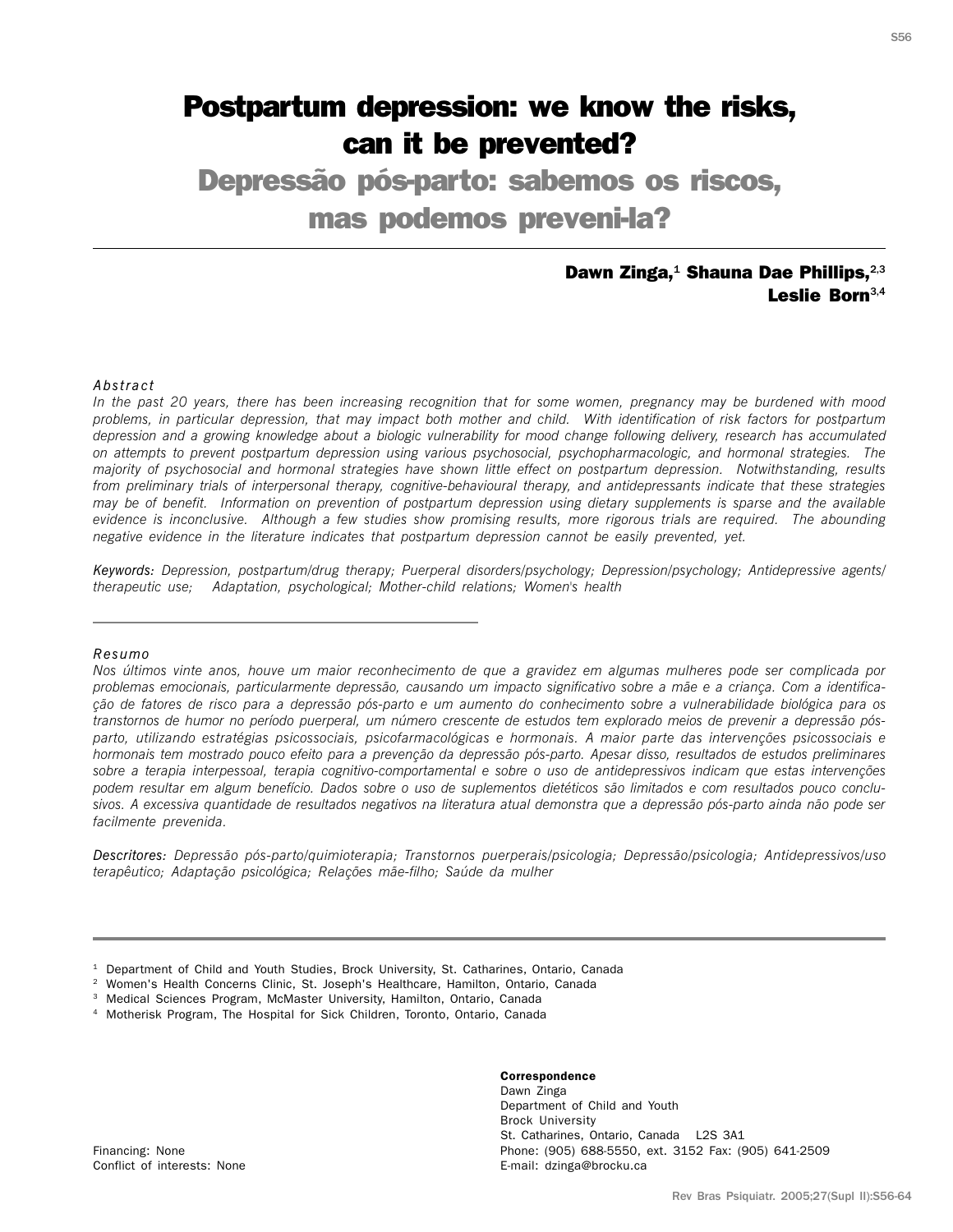# Introduction

In the past 20 years, there has been increasing recognition that for some women, pregnancy may be burdened with mood problems, in particular depression. This insight runs contrary to the wide-held popular belief that pregnancy is a joyous time for all women. Investigators have also recognized that problems with mood during pregnancy place women at risk for postpartum depression (PPD). Consequently, there has been a shift in the literature from a focus strictly on symptoms and treatment of PPD to the treatment of depression or anxiety during pregnancy, in order to obviate a worsening of symptoms during the postpartum period. In the past several years, there has been a host of studies that have aimed at preventing the occurrence of PPD, which included women who were identified as at risk for PPD and euthymic during pregnancy or symptomatic.

This paper will review the current literature on the etiology of and risk factors for PPD, and the psychosocial and pharmacologic strategies that have been tried in effort to prevent its onset in women at risk.

# Prevalence of depression in pregnancy

It is estimated that 25%-35% of women experience depressive symptoms during pregnancy, and up to 20% of women may meet criteria for depression.<sup>1-3</sup> Rates of depressive symptoms have been found to be higher during the third trimester than at six-months postpartum.<sup>4</sup> During pregnancy, however, investigators have found a peak in depression in the first trimester, an amelioration of symptoms during the second trimester, and an increased rate of depression during the third trimester. $2-3.5$ 

Increasing literature shows that psychiatric disorders during pregnancy are under-detected and under-treated in clinical practice. Marcus et al prospectively screened 3,472 pregnant women in several obstetrical settings for depression (Center for Epidemiological Studies-Depression scale [CES-D]), use of antidepressant medications, past history of depression and current treatment, including medication, psychotherapy, or counseling.<sup>6</sup> Of the women screened, 20% ( $n = 689$ ) met the cutoff score for depression on the CES-D. Only 13.8%  $(n = 95)$  of the women meeting the cutoff CES-D score reported receiving any type of formal treatment for depression.

# 1. Prevalence of postpartum mood disorders

Eight out of ten women may experience the postpartum blues, a transient disturbance of mood typically marked by mood lability, occasions of crying, irritability, and sleep disturbance that lasts about two weeks postpartum.<sup>7</sup> In some women, the depressive symptoms do not resolve but persist and lead to post-partum depression.<sup>8</sup>

Epidemiologic studies have identified the prevalence of postpartum depression (PPD) as ranging between 10% and 20%.<sup>9</sup> Approximately one in every 1,000 deliveries is followed by a psychotic episode.<sup>10</sup>

2. Relevance of mood to maternal and infant wellbeing Depression during pregnancy is associated with diminished prenatal care, including poor nutrition and irregular sleeping habits. A small Michigan study, with a diverse ethnic sample, revealed that approximately 15% of women ( $n = 169$ ) reported alcohol use during pregnancy.<sup>11</sup> Recent additional evidence shows that alcohol consumption is positively and linearly correlated with antenatal depression.<sup>12</sup> Binge drinking during pregnancy is also associated with smoking.<sup>11</sup>

In a sample of 1,399 low-income African-American women, 117 women had a preterm birth. Among these women, spontaneous preterm birth occurred in 12.7% of those with maternal depressive symptoms and 8% without depressive symptoms according to the CES-D.<sup>13</sup> Results from Dole et al indicate that high maternal anxiety is also associated with preterm birth.<sup>14</sup> Of 1962 women, preterm birth occurred in 231 cases. 42% of women with high prenatal anxiety had preterm deliveries, compared with 29% with high prenatal anxiety that gave birth at term. Although depression in this study was not a significant factor in preterm births, it may increase the propensity of preterm births in African-American women, a population more vulnerable to spontaneous preterm births.<sup>15</sup>

PPD has been linked with disruptions in mother-infant dyadic functioning, such as mutual attentiveness, vocal and visual communication, less frequency of interactions involving touch and smiling as compared with dyads including non-depressed mothers.<sup>16-17</sup> Depressed mothers have also demonstrated more intrusive and irritated behavior towards their infants, and respond less sensitively, less contingently, and more negatively to their infants.16,18

Infants and young toddlers may be particularly vulnerable to the negative effects of PPD.<sup>19</sup> Research has shown that children of women with PPD display higher rates of insecure attachment, some delays in cognitive and emotional development, and more dysphoria.<sup>20</sup>

Despite findings that the decreased maternal functioning associated with PPD disappear by the  $16<sup>th</sup>$  postpartum month,<sup>16</sup> there is growing evidence to suggest that there may be long term implications for children's development.<sup>21</sup> In addition, the severity and chronicity of maternal depression clearly predicts developmental difficulties.19-20,22

# Etiology of postpartum depression

Current thinking suggests that some women have a particular sensitivity to hormonal changes, beginning at the onset of menarche, which increases their vulnerability to psychological, environmental, and physiological stressors during the reproductive years.<sup>7</sup> In susceptible women, these stressors trigger a change from an already vulnerable state to the manifestation of a female-specific mood disorder at times of high hormonal fluctuations such as parturition.

# 1. The hormonal withdrawal theory

The most intriguing evidence for a significant hormonal role has been demonstrated by an experiment that simulated supraphysiological levels of estradiol and progesterone in late pregnancy and subsequent withdrawal (i.e., parturition), in women with or without a history of PPD.<sup>23</sup> Depression scale scores were significantly higher during the hormonal withdrawal phase in women with a prior history of PPD, while the group with no history showed minimal change in mood scores. There was a subsequent improvement in mood rating in the former group with returning ovarian function.

Reciprocal interactions between the hypothalamic-pituitarygonadal (HPG) axis and central serotonergic system have been demonstrated. The low gonadal steroid levels typical of the puerperium may decrease central serotonergic activity and confer an increased vulnerability to the development of mood symptoms in susceptible women. One line of thinking is that postpartum mood disturbance may be subverted by "adjusting" the hormonal levels or by "reversing" the sensitivity of the neurotransmitter system.<sup>24</sup> One prophylactic pilot trial,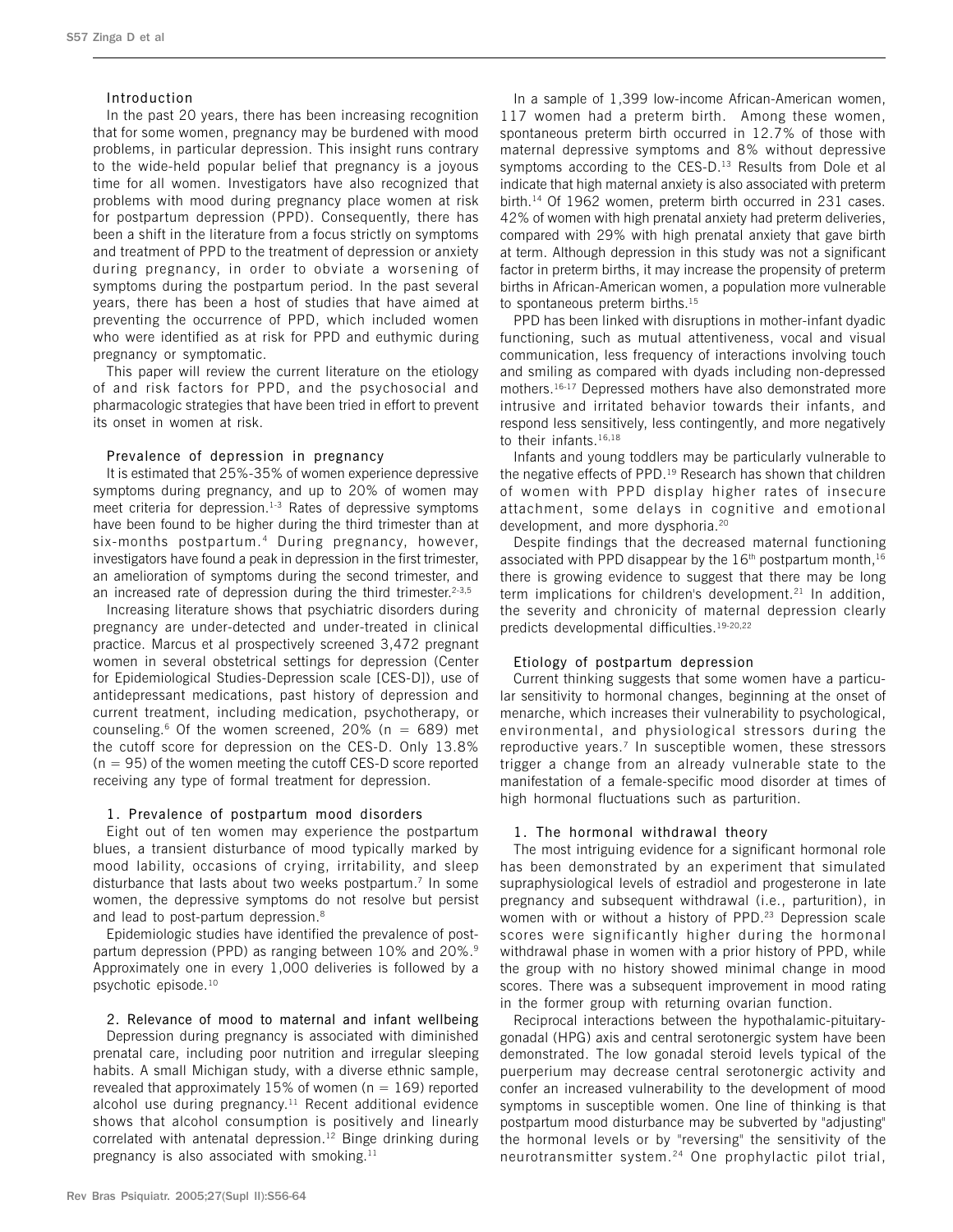discussed below, attempted somewhat successfully to 'cushion' the dramatic drop in estradiol after parturition.

# 2. Genetic studies

A biological component of postpartum mood disorders is suggested by family history and twin studies. The lifetime prevalence of mood-related disorders in the first-degree relatives of women with postpartum mood disorders is much higher than in the general population, which indicates a potential genetic or familial component of the disorders.<sup>25</sup>

Evidence from studies of premenstrual dysphoria has shown that the serotonergic system is in close reciprocal relationship with gonadal hormones.<sup>7</sup> There is preliminary evidence of a genetic predisposition to altered activity of the serotonin transporter system in women with severe premenstrual dysphoria (M Steiner, unpublished data). A serotonin transporter-linked promoter polymorphism (5-HTTLPR) has been linked with major depression.<sup>26</sup> While the reciprocal relationship between the serotonergic system and gonadal hormones has not as yet been studied in pregnant or postpartum women, it is plausible that the sudden estrogenic withdrawal at parturition may be a trigger for mood change in genetically vulnerable women.

# Risk factors for postpartum depression

The literature consistently shows that a personal or family history of psychiatric illness can increase the risk for severe postpartum emotional disturbance. This includes a personal psychiatric history of mood or anxiety disorders including premenstrual syndrome or sexual abuse;25,27-28 a family history of psychiatric disorder including alcoholism, PPD, or postpartum psychosis.25,29 In a prospective controlled study, Cooper and Murray found that 41% of their subjects experienced a subsequent episode of PPD after a first (index) episode of depression with postpartum onset.<sup>30</sup>

Depressed or anxious mood during pregnancy or symptoms of elation in the early puerperium are associated with subsequent PPD,<sup>1,29</sup> as are neurotic or vulnerable personality traits.<sup>29</sup> Depressed women who binge-drink or smoke during their pregnancies are at a higher risk of their depression continuing into the postpartum period. $31$  The level of antenatal anxiety appears to be positively correlated to the level of postnatal depression.<sup>32</sup>

Although antepartum and postpartum depression can occur independently of each other and that distinct psychoneuroendocrine profiles exist, $33$  it has been suggested that many of the postpartum mood disorders may actually begin during pregnancy or that antepartum depression increases the risk of developing PPD.<sup>34</sup>

For some women, especially primiparous mothers, the transition to motherhood may be difficult and compounded by low self-esteem, $35$  particularly if the pregnancy was unplanned.<sup>36</sup> Women who are socially isolated from family, friends or their partner are more likely to experience postpartum depressive symptoms.<sup>37</sup> This may be especially true for women who are recent immigrants experiencing geographic and language barriers.<sup>38</sup> Other negative life events such as the loss of a job or the death of a close family member are also predictive of PPD.<sup>29</sup>

Associations have also been found with the presence of obstetric complications, such as antepartum hemorrhage or emergency caesarean section; or sleep deprivation across late pregnancy, parturition and the immediate postpartum period and an increased risk for PPD.<sup>29,39-40</sup> Infant factors such as child temperament, childcare stress, or neonatal complications have also been associated with the onset of postpartum depressive symptomology.<sup>35</sup>

Controversy exists as to how well the identification of risk factors enables clinicians or investigators to distinguish between those women who will go on to become depressed and those who will remain well. PPD prevention trials and related evidence from untreated control groups have shown that screening tools do identify women at high risk for PPD, however the effectiveness of the screens is questionable as they often misidentify women as well. $41$ 

With the identification of risk factors for PPD, the past decade has witnessed an increased amount of research on preventive strategies. In the following sections, psychosocial, psychopharmacologic, and hormonal preventive strategies will be reviewed.

# Psychosocial strategies

A number of trials using psychosocial strategies have attempted to prevent the development of PPD by alleviating or eliminating the psychosocial risk factors. These interventions have mainly taken the form of educational initiatives, enhancements to healthcare during pregnancy and/or early puerperium, and psychotherapeutic approaches.

# 1. Educational initiatives

Educational initiatives operate on the premise that providing individuals or families with information about what to expect in the postpartum period will reduce anxiety levels and thus help reduce the impact of psychosocial risk factors. Some research has associated antenatal education with reductions in anxiety and the perception of benefit by participating women,<sup>42</sup> while other research has found no reduction in anxiety.<sup>43</sup> In general, antenatal educational interventions have not been shown to be very effective in reducing PPD.

In an early randomized, controlled trial, Australian women were assigned to receive either routine antenatal care or the addition of two antenatal classes and one postnatal class. There were no differences between the two groups on depressive symptoms as measured by the Edinburgh Postnatal Depression Scale (EPDS) at 6 weeks, 3 months, and 6 months postpartum.<sup>44</sup> Another Australian study failed to find any significant differences in PPD scores between women randomized to standard antenatal classes or "intervention" antenatal classes that focused on emotional issues and the reality of parenthood as well as physical preparation, although a decrease in anxiety was observed for the intervention group.<sup>45</sup>

A third Australian study used a three-tiered approach by first identifying women at risk, then providing education, and finally notifying the physicians about each woman's at risk status.<sup>46</sup> Women who were identified as at-risk were randomly assigned to either the treatment or to standard care. Those in the treatment group received an educational booklet on PPD and resource telephone numbers; in addition, their care providers received a letter alerting them to the woman's risk status. There were no significant differences in scores on the EPDS between the two groups at 16 weeks postpartum.

In the "Preparing for Parenthood" study, women identified as at-risk for PPD were randomly assigned to receive routine care or participate in the six antenatal group education classes (topics included social and emotional problems of pregnancy, post-natal depression, support skills, problem-solving).<sup>47</sup> There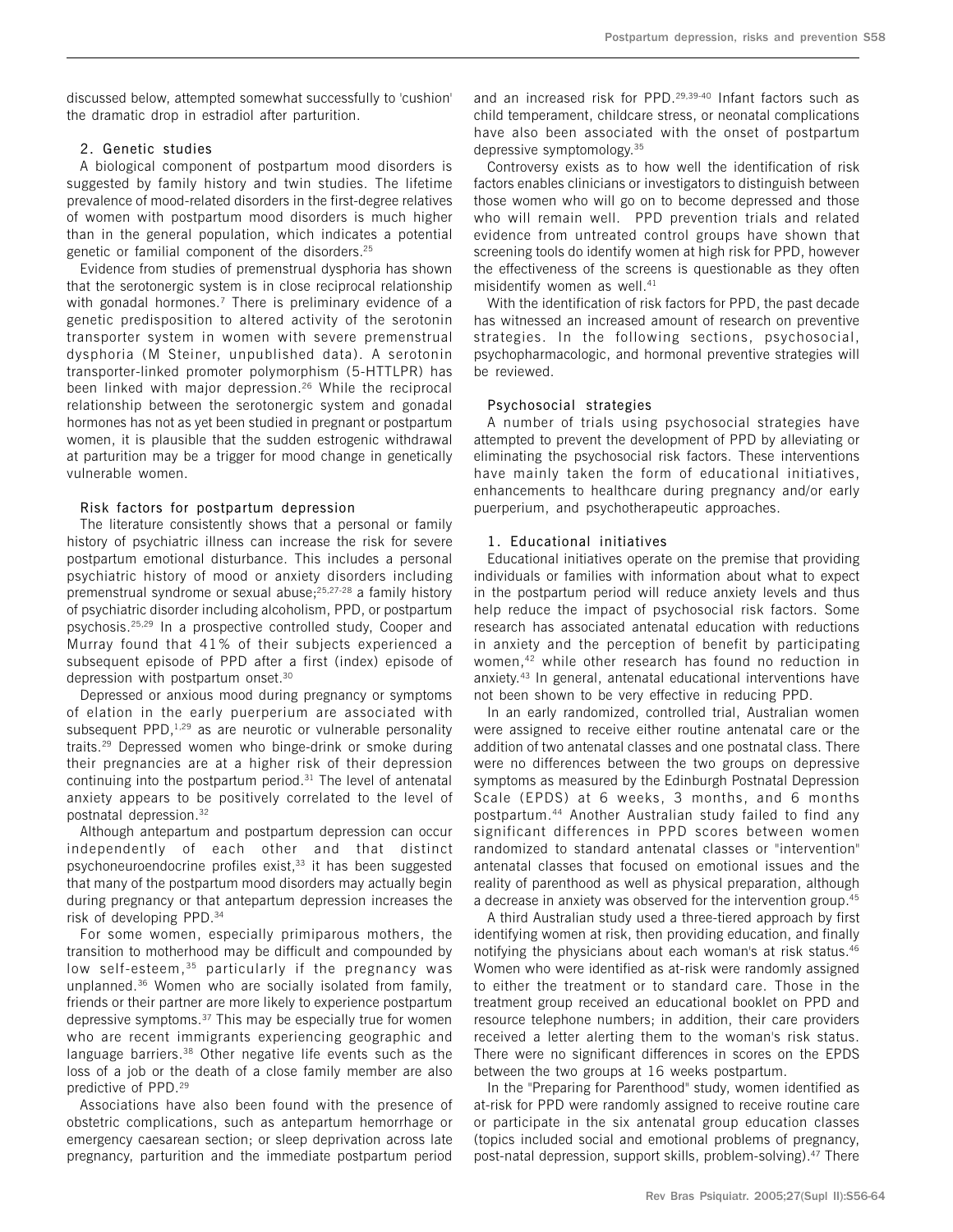were no significant differences between the two groups at 3 months postpartum. Notably, 55% of women in the intervention group did not complete the six classes.

Hayes et al implemented an educational approach in which women at 28-36 weeks gestation were randomly assigned to routine antenatal care, or provided with an educational package containing an information booklet for expectant women and their families and an audiotape of one woman's experience of PPD as told to a midwife.<sup>48</sup> The results showed that there were no significant differences between the groups at 8-12 and 16-24 weeks postpartum. Both groups were significantly more depressed antenatally than postnatally.

Two studies addressed the issue of antenatal prevention and its connection with the postpartum period. Tam et al focused on women who experienced pregnancy complications resulting in hospitalization, caesarean section, or birth complications.<sup>49</sup> Women were recruited within 48 hours following birth and then randomly assigned to either routine care or educational counselling, which included a full explanation of the suboptimal outcome, a discussion of the woman's emotional response, and an opportunity to come to term with the event and find solutions as necessary. At 6 weeks and 6 months postpartum, there were no significant differences in psychological morbidity, client satisfaction or quality of life between groups.

In a second controlled trial, women identified as being "vulnerable" were randomly assigned to either a treatment group (five antenatal monthly group meetings and six postnatal monthly meetings) or a control condition.<sup>50</sup> While secondtime mothers showed no benefits from the treatment, primiparous mothers in the treatment group showed fewer depressive symptoms than those in the control group. The results of this latter study suggest that bridging the antenatal and postpartum periods may enhance the effectiveness of educational initiatives.

# 2. Enhanced ante/Postnatal care

Another approach in the struggle to prevent PPD has been targeted at maternal healthcare providers. The rationale underlying this approach is that increasing the level of healthcare during the antenatal period and/or the early postpartum, may in turn reduce the impact of psychosocial risk factors on postpartum mood. Yet, completed trials of enhanced maternal care have shown to have had limited impact on the prevention of PPD.

One randomized controlled trial provided families with a program of child-health nurse visits that occurred weekly from birth until 6 weeks postpartum, then bi-weekly until the third postpartum month and monthly until 6 months postpartum,  $51$ with the aim of reducing poor health and developmental outcomes for children of women who reported environmental risk factors (i.e. domestic violence, low family income, history of mental disorder). The control group received standard postpartum care that included one optional home visit and unlimited access to the child-health centre by appointment. The results showed significantly lower scores on the EPDS and higher levels of parent-infant attachment for the intervention group as compared with the control group.

Another randomized controlled trial examined whether the addition of a postnatal check-up with the general practitioner one week after discharge would improve maternal health.<sup>52</sup> The results showed there were no differences between the intervention and control groups on measures of depressive

symptoms, satisfaction with practitioner, breastfeeding rates, or number of problems reported by women.

Several other studies have also focused on alterations to maternal care in the early postnatal period to enhance the outcomes of women and their children. Morrell et al examined the cost effectiveness of implementing community postnatal supports in a community in the United Kingdom.<sup>53</sup> The community midwife randomly assigned women over seventeen years of age, who had live births and lived within the catchments area, to home visits from a postnatal support worker, in addition to the standard postnatal care at home by a midwife or to a control group who only received the standard care. While many of the women reported satisfaction with the increased support, there were no significant differences on EPDS scores or general health measures between groups.

A similar study in the West Midlands area of the United Kingdom looked at re-designing community postnatal care and found some statistically significant differences in EPDS scores between the control group and treatment group.<sup>54</sup> The treatment group received postnatal care individually tailored to each participant with flexible home visits (the last home visit at about 28 days postpartum) with a discharge visit at 10-12 weeks postpartum. The control group received routine care involving seven home visits by a midwife up to 10-14 days postpartum and a discharge visit at 6-8 weeks postpartum.

One randomized controlled study directly addressed the prevention of PPD through a program of continuous midwifery care throughout pregnancy and the postpartum.<sup>55</sup> Pregnant women with histories of major depressive disorder were randomized to standard care (8-12 antenatal midwifery visits, attendance at labour and delivery, and visits as required up to 10-28 postpartum days) or to continuous midwifery care by the same midwife (as much as possible) through pregnancy and postpartum. The investigators failed to find any differences in psychiatric outcomes between the two groups, but did find that continuous midwifery care was more effective in engaging women in treatment.

Other studies have added a debriefing/non-directive counselling session in the early postnatal period to women's standard postpartum care.<sup>56-58</sup> However, in a recent review Gamble et al concluded that there was insufficient evidence to assess the effectiveness of debriefing sessions on the prevention of PPD, and two of the studies may have had harmful effects.<sup>59</sup>

# 3. Psychotherapeutic approaches

In contrast to the mostly negative findings through educational initiatives and enhanced maternal healthcare, two preliminary studies using specific psychotherapeutic approaches have shown some promising results in efforts to prevent the occurrence of PPD.

One US study found that interpersonal therapy was effective in preventing PPD in a sample of at-risk women.<sup>60</sup> Expectant women ( $n = 37$ ) who were identified at 20-32 weeks gestation as reporting at least one risk factor for PPD (i.e. previous depression, current depressive symptoms, poor social support) were randomly assigned to receive four "interpersonal-therapyoriented" group sessions or standard care. Women in the treatment group reported significantly lower scores on the Beck Depression Inventory and none developed PPD in the first three postpartum months. In contrast, three of the women in the control group developed PPD, and the control group as a whole showed a significantly smaller change in the Beck Depression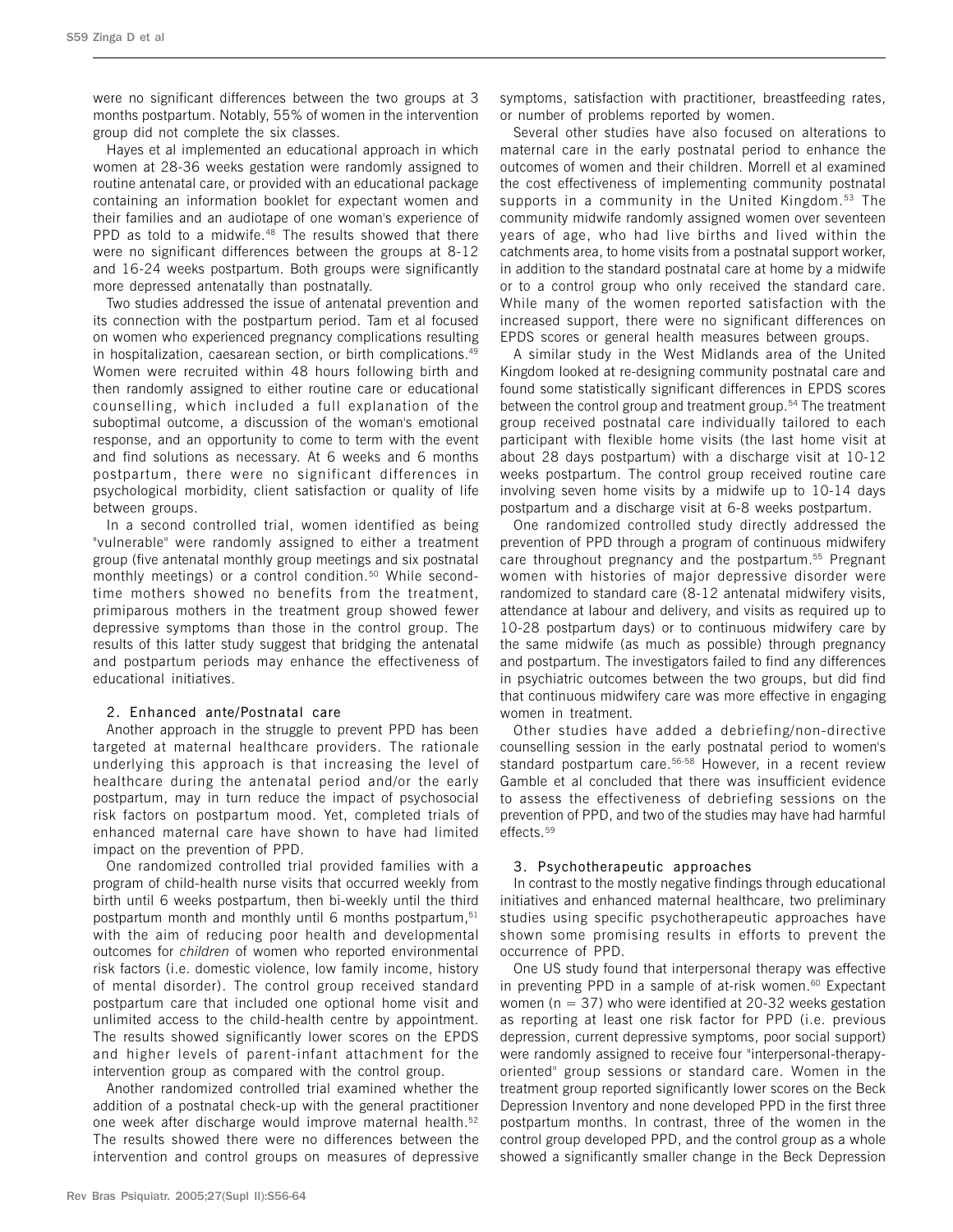Inventory Scores between 20-32 weeks gestation and three months postpartum.

In a second study conducted at 3 obstetric clinics in France, pregnant women with an EPDS score over 9 were randomly assigned either to the control or the intervention group. Women in both groups stayed in the clinic for three to five days and the intervention group differed from the controls as they received one cognitive-behavioural session during their stay. The intervention group showed significantly higher recovery rates and a significant reduction in the occurrence of "probable" depression.<sup>61</sup> While the sample size was small and the intervention did not prevent PPD in all members of the intervention group, it did demonstrate that early intervention using a specific psychotherapeutic strategy among at-risk women could result in a significant reduction in depressive symptomology.

# Psychopharmacologic strategies

#### 1. Antidepressant

#### 1) Nortriptyline

Nortriptyline, a metabolite of the tricyclic antidepressant amitryptyline, is used as an antidepressive agent, in the treatment of major depression, dysthymia, and atypical depressions.

An early, open-label study of 23 women with a history of PPD showed that starting antidepressants within 24 hours of delivery was associated with a marked reduction of depression recurrence (1/15 women) compared with a group receiving monitoring only (5/8 women).<sup>62</sup>

However, a subsequent double-blind placebo controlled study showed that prophylactic treatment with nortriptyline did not reduce rates of PPD. Women who were euthymic during the index pregnancy and had a prior history of PPD treated either with nortriptyline or placebo for 20 weeks, beginning within 24 hours of delivery. 6/26 subjects who took nortriptyline preventively and 6/25 placebo subjects suffered recurrences between 1 and 16 weeks postpartum. The time to recurrence did not differ between treatment groups. Between weeks 20 and 28, following discontinuation, an additional 3 subjects on nortriptyline and 1 subject on placebo had a recurrence of depression.<sup>63</sup>

2) Sertraline

Sertraline is a widely used serotonin reuptake inhibitor that has been shown to have both antidepressant and anti-anxiety effects, and the data are positive for its use in lactating women.<sup>64</sup>

In a pilot, placebo-controlled study, women with a history of PPD and who were euthymic during the index pregnancy received sertraline for a period of 20 weeks. The sertraline was initiated within hours of delivery, titrated over 4 weeks to a maximum dose of 75 mg/d, and discontinued at week 20 after tapering from week 17. Of the women who started sertraline ( $n = 14$ ), one subject had a recurrence of PPD at week 17. A second subject had a recurrence of depression at week 20, and a third subject became depressed at week 26. In contrast, 4/8 placebo subjects suffered recurrence of PPD within the first 17 weeks of the study.<sup>65</sup> Based on the results, the authors recommended a minimum period of 26 weeks of preventive antidepressant treatment. Notwithstanding, a longer period of study is required.

It is important to consider that, when using antidepressants as prophylaxis against PPD, the timing of antidepressant administration has yet to be pinpointed. In women who are sensitive to hormonal changes, beginning antidepressant therapy after hormonal changes have occurred may be too late for a prophylactic effect.

#### 2. Dietary supplement

#### 1) Calcium

In an ancillary study to a randomized controlled trial of calcium (2,000 mg of elemental calcium taken as calcium carbonate tablets) for prevention of preeclampsia, investigators found that women who received calcium supplementation during gestation had a statistically significant lower prevalence of PPD symptoms at 12 weeks following birth.<sup>66</sup> In the primary study, women ( $N = 4,589$ ) received either 1,000 mg of calcium or placebo tablets with their morning and evening meals and a daily prenatal supplement (50 mg calcium, 30 mg iron, 400 IU vitamin  $D<sub>o</sub>$ ), beginning before 22 weeks gestation until delivery.<sup>67</sup> At  $\overline{6}$  weeks postpartum, the mean EPDS scores were similar between treatment groups. At 12 weeks, the mean EPDS scores were not significantly different between the calcium and placebo groups. Yet, a significantly larger proportion of women in the placebo group (15.3%) had EPDS scores  $> 14$  compared with the calcium treated group  $(5.7\%)$  (p = 0.014).

While the exact mechanisms through which dietary calcium can influence negative affect are unknown, one line of thinking suggests that calcium supplementation may serve to directly or indirectly stabilize calcium regulation at the intracellular level in individuals with low calcium diets, which in turn helps to alleviate depression.<sup>66</sup> This has yet to be explored though in the context of PPD.

#### 2) Omega-3 fatty acids

Fish oil, high in omega-3 fatty acids, has been used as a psychotropic medication for the treatment of major depression, either alone or as adjunct to antidepressant therapy, with mixed results. To-date, investigators have used ethyl eicosapentaenoic acid (EPA) or docosahexanoic acid (DHA) either alone or in combination. Preliminary studies revealed that women with a lower level of plasma DHA in late pregnancy and the early postpartum period may be more likely to experience postpartum depressive symptoms.<sup>68</sup> Thus, increasing the dietary DHA intake in late pregnancy or following delivery may reduce PPD symptoms.

One double blind randomized controlled study of DHA 200 mg/d for 4 months, beginning within a week after delivery, showed no statistical difference in measures of depression between groups at the four month mark, regardless of breastfeeding status. The authors noted that the women as a group ( $N = 51$  DHA;  $N = 50$  placebo) had "minimal depression symptoms" at baseline (BDI baseline mean score  $\pm$  standard deviation: 6.5  $\pm$  4.2 and 7.1  $\pm$  4.7 respectively).<sup>69</sup> There has been a suggestion in the literature that the dose used might have been insufficient for an antidepressant effect.<sup>70</sup>

Another recent open-label pilot study ( $n = 7$ ) of 2,960 mg of EPA and DHA in a 4:1 ratio, from 34-36 weeks of pregnancy to 12 weeks postpartum, taken by women with a prior history of PPD, showed that 4/7 subjects had a relapse of PPD, between 3 and 61 days postpartum.<sup>71</sup>

# 3. Hormonal

# 1) Thyroid

Investigators have demonstrated that thyroid peroxidase antibody positive women at 32 weeks gestation have a two-tothree-fold risk for the development of depression in the postpartum period.72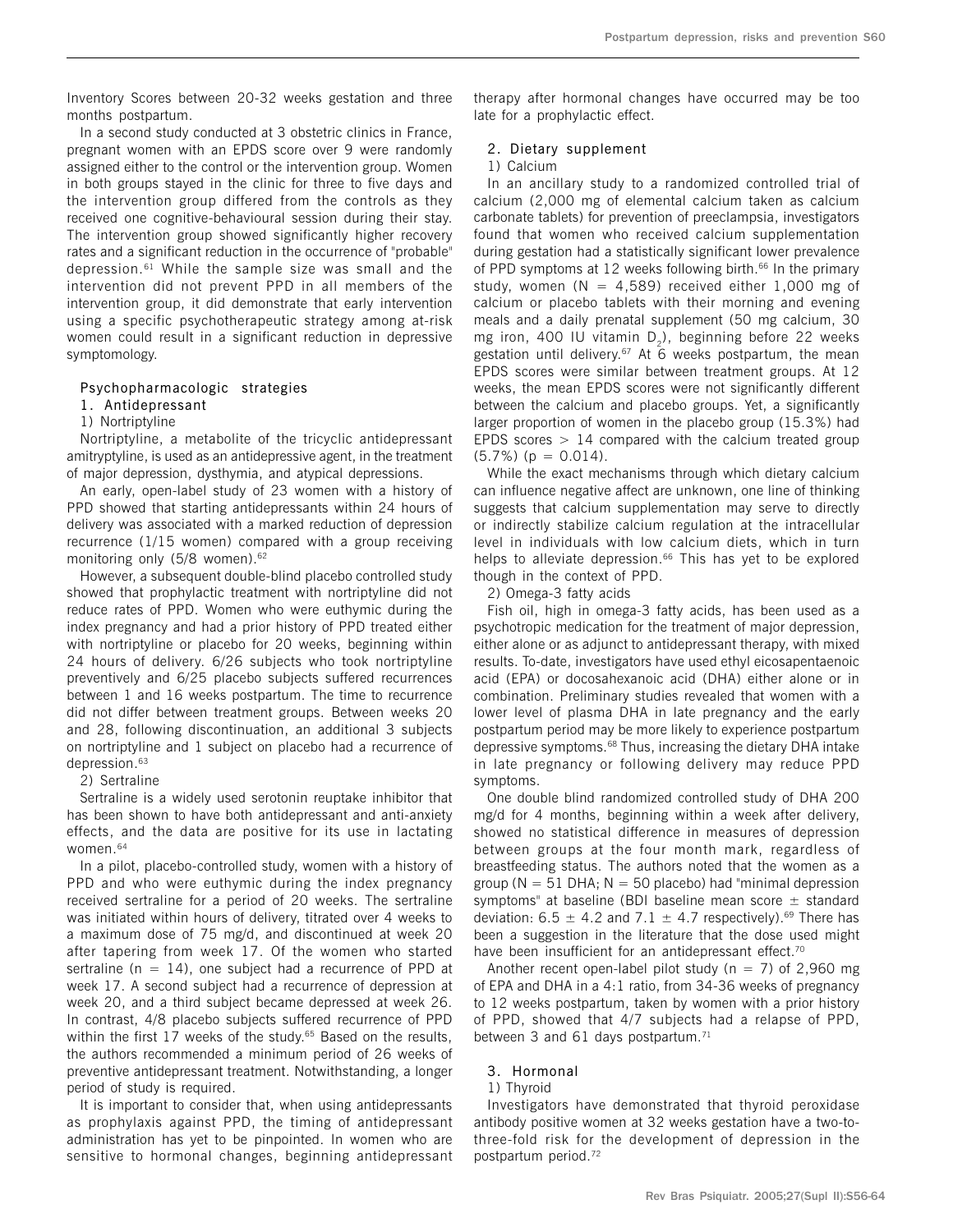Harris et al hypothesized that prophylactic administration of thyroxine would stabilize thyroid function following delivery, and in turn, prevent postnatal depression.<sup>73</sup> In a randomized double-blind study, 446 euthyroid women positive for thyroid peroxidase antibodies received  $100 \mu$ g of thyroxine or a placebo daily from 6 to 24 weeks postpartum. The results failed to show a substantive clinical benefit of the treatment; the prevalence of depression was similar in both postpartum groups.

2) Estrogen

On the basis that the sudden and precipitous decline of hormones at parturition is a biologic trigger for mood changes in vulnerable women, one study explored whether cushioning the drop in estradiol in the hours after delivery would be effective as prophylaxis against PPD. Four euthymic women who had a prior episode of major depression with early postpartum onset were administered oral Premarin within hours of delivery, starting at 5 mg bid for 3 days (approximating term estradiol levels), and slowly tapered to follicular phase estradiol levels, with discontinuation after day 28. All four women remained well during the acute puerperium and for the first postpartum year.<sup>74</sup>

Two additional studies have shown that oestrogen is an effective treatment for women diagnosed with moderate-severe major depression with postpartum onset.75-76 Ahokas and colleagues found that depression symptoms in women who received sublingual 17beta-estradiol rapidly decreased as their serum estradiol concentrations increased and approximated follicular phase levels, $75$  findings which link to the previously mentioned hormonal withdrawal theory thought to underlie the development of PPD.

#### 3) Progesterone

Progesterone prophylaxis against the development of PPD predated use of prophylactic estradiol by at least a decade, and initially the results appeared promising. The administration of progesterone immediately after delivery was hypothesized to help with women's "adjustment" to the rapid decline in progesterone after parturition. 94 women with a history of PPD received 100mg intra muscular progesterone immediately after delivery, for 7 days, followed by progesterone suppositories 400 mg bid for 2 months or until the start of menses. PPD recurred in 9 women (about 10%), three of whom did not receive the recommended intervention dose. Dalton contrasted these results against an earlier case series in which 151/221 (68%) untreated women had a recurrence of PPD.<sup>77</sup>

Yet, a subsequent randomized placebo-controlled study found that a single dose of depot noresthisterone enantate, a synthetic progestogen, administered within 48 hours of delivery was associated with an increased risk of developing PPD. Further, significantly more women in the intervention group complained of vaginal bleeding.<sup>78</sup>

# Sleep

Women experience dramatic changes to their sleep pattern and sleep quality beginning in late pregnancy and extending well into the postpartum period, including frequent awakenings, fewer hours of total sleep, and shorter rapid eye movement sleep latency.<sup>79</sup> A recent prospective observational study has shown that women with severely disrupted sleep, i.e., less than 6 hours total sleep time per night, in the last month of pregnancy had longer labours and were more likely to have cesarean delivery.<sup>80</sup>

Accumulating evidence underscores an association between sleep loss and negative mood in postpartum women. <sup>81</sup> Women with nighttime labour have been demonstrated to be more susceptible to both negative mood in the first days postpartum, known as "baby blues", $82$  and to postpartum psychosis.<sup>83</sup> A significant relationship has been established between self-ratings of fatigue and selfratings of depressive symptoms in the days after parturition.<sup>84</sup> Severe sleep deprivation is almost universally reported in women presenting for treatment of PPD.<sup>85</sup>

Results of electroencephalographic sleep studies suggest that women at risk for developing PPD may show underlying differences in their sleep physiology, even when in remission.<sup>86</sup>

| Table 1 – Summary of prophylaxes showing promise against postpartum depression in women at risk |  |
|-------------------------------------------------------------------------------------------------|--|
|-------------------------------------------------------------------------------------------------|--|

| Category                          | Prophylaxis                                           | Dose                                                                    | <b>Start</b>                      | <b>Duration</b><br>$\sim$                                          | <b>Comments</b>                                                                                                                                 | Reference |
|-----------------------------------|-------------------------------------------------------|-------------------------------------------------------------------------|-----------------------------------|--------------------------------------------------------------------|-------------------------------------------------------------------------------------------------------------------------------------------------|-----------|
| Enhanced<br><b>Postnatal Care</b> | Structured program<br>of child health<br>nurse visits | Home visits for six<br>months postpartum                                | First postpartum<br>week          | Weekly $-0.6$ wks<br>Bi-weekly - 7-12 wks<br>Monthly $-3-6$ months | Randomized, controlled<br>٠<br>trial<br>$n = 91$<br>٠<br>Enhances maternal-infant<br>٠<br>attachment<br>Prevents maternal mood<br>٠<br>disorder | (51)      |
| Psychotherapeutic                 | Interpersonal<br>theraphy oriented<br>groups          | 60 minutes sessions                                                     | $20 - 32$ weeks<br>gestation      | 4 sessions                                                         | Random assignment<br>٠<br>$n = 37$<br>٠<br>High compliance in groups<br>٠                                                                       | (60)      |
| Psychotherapeutic                 | Cognitive-<br>Behavioural<br>session                  | 60 minute session                                                       | $2nd - 5th$ day<br>postpartum     | 1 session                                                          | Randomized, controlled<br>٠<br>trial<br>$n = 258$<br>٠                                                                                          | (61)      |
| Antidepressant                    | Sertraline                                            | 75 mg/d (start dose 25<br>mg/d)                                         | Within 24 hours<br>after delivery | 17 weeks, then taper<br>for 3 weeks                                | Pilot study (placebo<br>۰<br>controlled)<br>$n = 22$<br>٠<br>Authors suggested a<br>٠<br>minimum of 26 weeks                                    | (65)      |
| Dietary<br>Supplement             | Calcium                                               | Calcium carbonate<br>tablets 1000 mg bid                                | Prior to 22<br>weeks gestation    | Until delivery                                                     | administration<br>Post hoc analysis<br>٠<br>$n = 4.589$<br>٠                                                                                    | (66)      |
| Hormonal                          | Estradiol                                             | Premarin 5 mg bid for<br>3 d, then tapering (for<br>dosage schedule see | Within 24 hours<br>after delivery | 28 days                                                            | Pilot study<br>٠<br>$n = 4$<br>٠                                                                                                                | (74)      |
| Sleep                             | <b>Reset Sleep-Wake</b><br>Cycle                      | Table 2 in [74])                                                        | Day 1<br>postpartum               | 5 nights                                                           | Chart review<br>٠<br>$n = 64$<br>٠                                                                                                              | (39)      |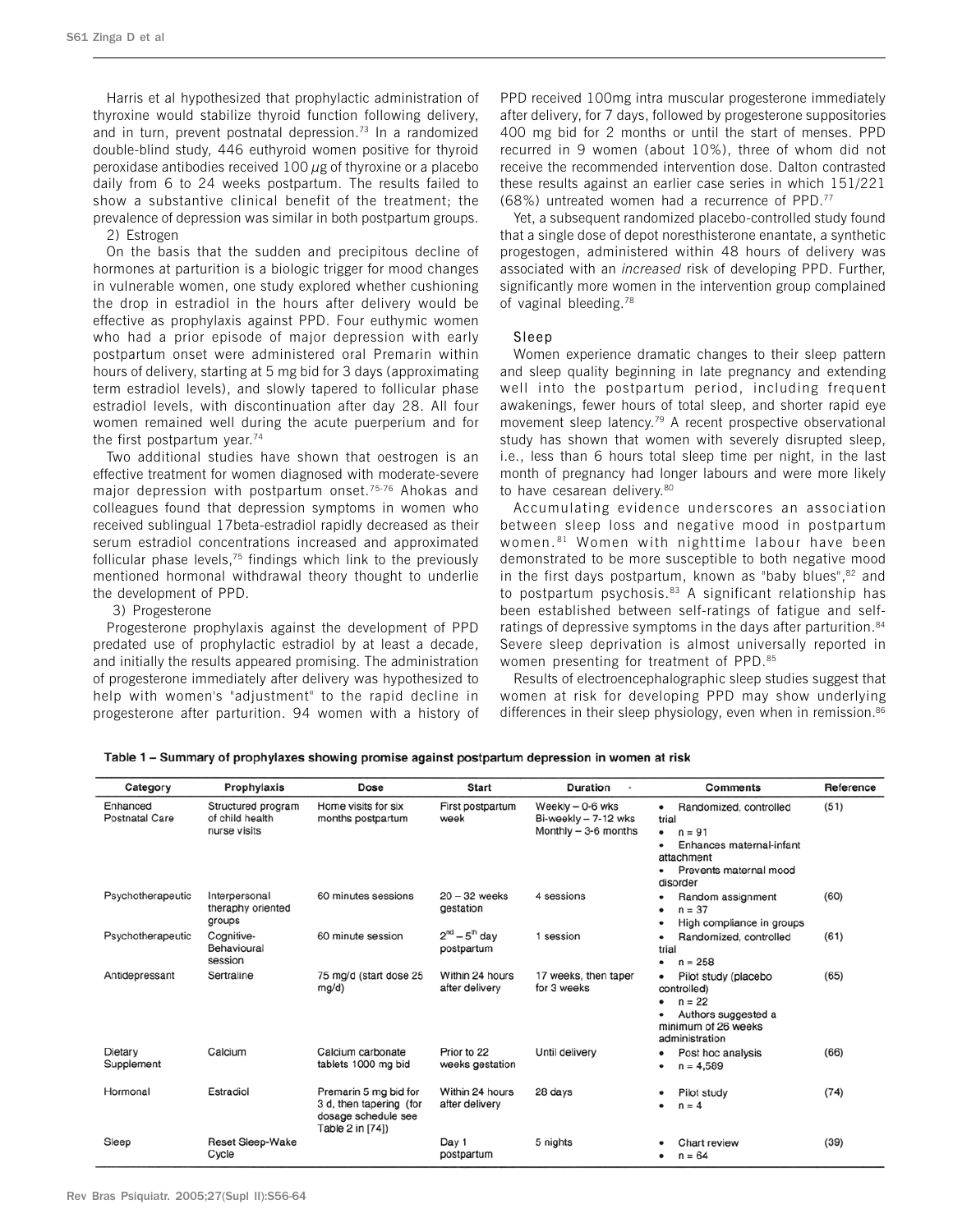Taken together, this hints at a biological vulnerability involving the sleep and mood regulation systems.

A new line of research is examining whether resynchronizing the sleep-wake cycle, i.e., minimizing sleep deprivation in the first week postpartum in women identified as at high risk for PPD will prevent occurrence or reoccurrence. The prophylactic protocol essentially implements a set of guidelines for enhancing sleep after delivery with an extended maternity ward stay, a private room and night roomingout of the infant. Results of a chart review ( $n = 64$ ) showed that 21% of 42 women who used the intervention developed PPD, compared with 39% of 22 women who received standard hospital care. In women with a prior history of PPD, similar rates were observed.<sup>39</sup> A larger, prospective, randomized controlled trial evaluating this protocol is underway.

# Summary & recommendations

Can PPD be easily prevented? The brief answer is, not yet. Taken together, the research points to a strong biologic component underlying its etiology. PPD can occur even in women with no known personal or family psychiatric history, or any of the risk factors. The literature shows that the onset of depression can occur, not merely within a few weeks after delivery, but up to 7 months following parturition.<sup>87</sup> Thus, close monitoring of mood in the first postpartum year, especially in women with a history of PPD, is crucial.

A few simple questions during routine primary care visits could be effective in identifying women at risk for PPD. These questions should address personal and family psychiatric history, in particular mood disorders and alcoholism, and most importantly, establish the women's current state of mind and mood.<sup>25</sup>

Abrupt discontinuation of psychotropic regimens during pregnancy should be avoided if possible, to obviate a worsening of psychological health. One observational report found that depressive symptoms significantly worsened in a group of pregnant women that had been taking antidepressants in as little as several weeks following abrupt discontinuation.<sup>88</sup>

Some interventions have shown promise for the reduction of the occurrence of PPD in women at risk (Table 1), but no single strategy has prevented this syndrome in all women identified as such. These studies warrant replication, but at this time all preliminary results should be interpreted with caution until additional controlled studies are available.

# References

- 1. Josefsson A, Berg G, Nordin C, Sydsjo G. Prevalence of depressive symptoms in late pregnancy and postpartum. Acta Obstet Gynecol Scand. 2001;80(3):251-5.
- 2 . Kitamura T, Shima S, Sugawara M, Toda MA. Psychological and social correlates of the onset of affective disorders among pregnant women. Psychol Med. 1993;23(4):967-75.
- 3 . Kumar R, Robson KM. A prospective study of emotional disorders in childbearing women. Br J Psychiatry. 1984;144:35-47.
- 4 . Evans J, Heron J, Francomb H, Oke S, Golding J. Cohort study of depressed mood during pregnancy and after childbirth. BMJ. 2001;323(7307):257-60.
- 5 . O'Hara MW, Zekoski EM, Philipps LH, Wright EJ. Controlled prospective study of postpartum mood disorders: comparison of childbearing and nonchildbearing women. J Abnorm Psychol. 1990;99(1):3-15.
- 6 . Marcus SM, Flynn HA, Blow FC, Barry KL. Depressive symptoms among pregnant women screened in obstetrics settings. J Womens Health (Larchmt). 2003;12(4):373-80.
- 7 . Steiner M, Dunn E, Born L. Hormones and mood: from menarche to menopause and beyond. J Affect Disord. 2003;74(1):67-83.
- 8 . Henshaw C, Foreman D, Cox J. Postnatal blues: a risk factor for postnatal depression. J Psychosom Obstet Gynaecol. 2004;25(3- 4):267-72.
- 9 . Brockington IF. A portfolio of postpartum disorders. In: Brockington IF. Motherhood and mental health. Oxford: Oxford University Press; 1996. p. 135-99.
- 10. Brockington IF. Puerperal psychosis. In: Brockington IF. Motherhood and mental health. Oxford: Oxford University Press; 1996. p. 200-84.
- 11. Flynn HA, Marcus SM, Barry KL, Blow FC. Rates and correlates of alcohol use among pregnant women in obstetrics clinics. Alcohol Clin Exp Res. 2003;27(1):81-7.
- 12. Alati R, Lawlor DA, Najman JM, Williams GM, Bor W, O'Callaghan M. Is there really a 'J-shaped' curve in the association between alcohol consumption and symptoms of depression and anxiety? Findings from the Mater-University Study of pregnancy and its outcomes. Addiction. 2005;100(5):643-51.
- 13. Orr ST, James SA, Blackmore Prince C. Maternal prenatal depressive symptoms and spontaneous preterm births among African-American women in Baltimore, Maryland. Am J Epidemiol. 2002;156(9):797-802.
- 14. Dole N, Savitz DA, Hertz-Picciotto I, Siega-Riz AM, McMahon MJ, Buekens P. Maternal stress and preterm birth. Am J Epidemiol. 2003;157(1):14-24.
- 15. Cooper RL, Goldenberg RL, Das A, Elder N, Swain M, Norman G, et al. The preterm prediction study: maternal stress is associated with spontaneous preterm birth at less than thirty-five weeks' gestation. National Institute of Child Health and Human Development Maternal-Fetal Medicine Units Network. Am J Obstet Gynecol. 1996;175(5):1286-92.
- 16. Fleming AS, Ruble DN, Flett GL, Shaul D. Postpartum adjustment in first-time mothers: Relations between mood, maternal attitudes and mother-infant interactions. Dev Psychol. 1988;24(1):71-81.
- 17. Righetti-Veltema M, Conne-Perreard E, Bousquet A, Manzano J. Postpartum depression and mother-infant relationship at 3 months old. J Affect Disord. 2002;70(3):291-306.
- 18. Murray L, Kempton C, Woolgar M, Hooper R. Depressed mothers' speech to their infants and its relation to infant gender and cognitive development. J Child Psychol Psychiatry. 1993;34(7):1083-101.
- 19. Goodman SH, Gotlib IH. Risk for psychopathology in the children of depressed mothers: A developmental model for understanding mechanisms of transmission. Psychol Rev. 1999;106(3):458-90.
- 20. Cummings EM, Davies PT. Depressed parents and family functioning: Interpersonal effects and children's functioning and development. In: Joiner TE, Coyne JC, editors. The interactional nature of depression: advances in interpersonal approaches. Washington, DC: American Psychological Association; 1999. p. 299-327.
- 21. Murray L, Fiori-Cowley A, Hooper R, Cooper P. The impact of postnatal depression and associated adversity on early mother-infant interactions and later infant outcome. Child Dev. 1996;67(5):2512-26.
- 22. Chronicity of maternal depressive symptoms, maternal sensitivity, and child functioning at 36 months. NICHD Early Child Care Research Network. Dev Psychol. 1999;35(5):1297-310.
- 23. Bloch M, Schmidt PJ, Danaceau M, Murphy J, Nieman L, Rubinow DR. Effects of gonadal steroids in women with a history of postpartum depression. Am J Psychiatry. 2000;157(6):924-30.
- 24. Bloch M, Daly RC, Rubinow DR. Endocrine factors in the etiology of postpartum depression. Compr Psychiatry. 2003;44(3):234-46.
- Steiner M. Postnatal depression: a few simple questions. Fam Pract. 2002;19(5):469-70.
- 26. Kendler KS, Kuhn JW, Vittum J, Prescott CA, Riley B. The interaction of stressful life events and a serotonin transporter polymorphism in the prediction of episodes of major depression: a replication. Arch Gen Psychiatry. 2005;62(5):529-35.
- 27. Sugawara M, Toda MA, Shima S, Mukai T, Sakakura K, Kitamura T. Premenstrual mood changes and maternal mental health in pregnancy and the postpartum period. J Clin Psychol. 1997;53(3):225-32.
- 28. Buist A. Childhood abuse, parenting and postpartum depression. Aust N Z J Psychiatry. 1998;32(4):479-87.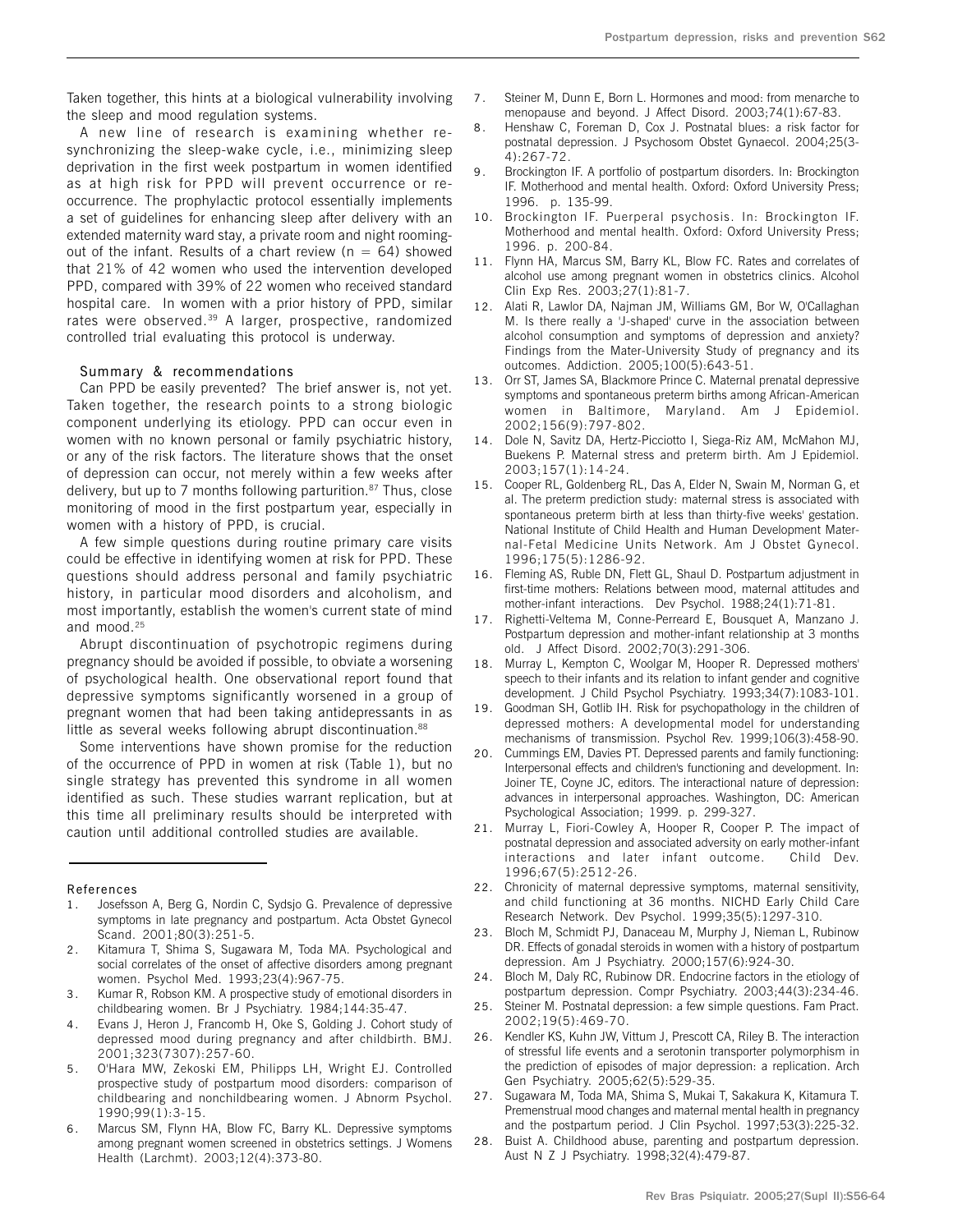- 29. O'Hara MW, Swain AM. Rates and risk of postpartum depression-a meta-analysis. Int Rev Psychiatry. 1996;8(3):37-54.
- 30. Cooper PJ, Murray L. Course and recurrence of postnatal depression. Evidence for the specificity of the diagnostic concept. Br J Psychiatry. 1995;166(2):191-5.
- 31. Homish GG, Cornelius JR, Richardson GA, Day NL. Antenatal risk factors associated with postpartum comorbid alcohol use and depressive symptomatology. Alcohol Clin Exp Res. 2004;28(8):1242-8.
- 32. Josefsson A, Angelsioo L, Berg G, Ekstrom CM, Gunnervik C, Nordin C, et al. Obstetric, somatic, and demographic risk factors for postpartum depressive symptoms. Obstet Gynecol. 2002;99(2):223-8.
- 33. Hayes BA, Muller R. Prenatal depression: a randomized controlled trial in the emotional health of primiparous women. Res Theory Nurs Pract. 2004;18(2-3):165-83.
- 34. Yonkers KA, Ramin SM, Rush AJ, Navarrete CA, Carmody T, March D, et al. Onset and persistence of postpartum depression in an inner-city maternal health clinic system. Am J Psychiatry. 2001;158(11):1856-63.
- 35. Berggren-Clive K. Out of the darkness and into the light: women's experiences with depression after childbirth. Can J Commun Ment Health. 1998;17(1):103-20.
- 36. Beck CT. Revision of the postpartum depression predictors inventory. J Obstet Gynecol Neonatal Nurs. 2002;31(4):394-402.
- 37. Seguin L, Potvin L, St-Denis M, Loiselle J. Chronic stressors, social support, and depression during pregnancy. Obstet Gynecol. 1995;85(4):583-9.
- 38. Dennis CL, Janssen PA, Singer J. Identifying women at-risk for postpartum depression in the immediate postpartum period. Acta Psychiatry Scand. 2004;110(5):338-46.
- 39. Causey S, Fairman M, Nicholson D, Steiner M. Can postpartum depression be prevented? Arch Women Ment Health. 2001;3(Suppl 2):12-3.
- 40. Boyce PM, Todd AL. Increased risk of postnatal depression after emergency caesarean section. Med J Aust. 1992;157(3):172-4.
- 41. O'Hara MW, Gorman LL. Can postpartum depression be predicted? Primary Psychiatry. 2004;11(3):42-7.
- 42. Wheatley SL, Brugha TS. Just because I like it doesn't mean it has to work: Personal experience of an antenatal psychosocial intervention designed to prevent postnatal depression. Int J Ment Health Promotion. 1999;2(1):26-31.
- 43. Maymon R, Shiloh S, Maymon BB, Chen M, Bahany C. The effectiveness of childbirth preparation courses: a cognitive perspective. J Psychosom Obstet Gynaecol. 1992;13(1):21-36.
- 44. Stamp GE, Williams AS, Crowther CA. Evaluation of an antenatal and postnatal support to overcome postnatal depression: a randomized controlled trial. Birth. 1995;22(3):138-43.
- 45. Buist A, Westley D, Hill C. Antenatal prevention of postnatal depression. Arch Women Ment Health. 1999;1:167-73.
- 46. Webster J, Pritchard MA, Creedy D, East C. A simplified predictive index for the detection of women at risk for postnatal depression. Birth. 2003;30(2):101-8.
- 47. Brugha TS, Wheatley S, Taub NA, Culverwell A, Friedman T, Kirwan P, et al. Pragmatic randomized trial of antenatal intervention to prevent postnatal depression by reducing psychosocial risk factors. Psychol Med. 2002;30(6):1273-81.
- 48. Hayes BA, Muller R, Bradley, BS. Perinatal depression: a randomized controlled trial of an antenatal education intervention for primiparas. Birth. 2001;28(1):28-35.
- 49. Tam WH, Lee DT, Chui HF, Ma KC, Lee A, Chung TK. A randomised controlled trial of educational counseling on the management of women who have suffered suboptimal outcomes in pregnancy. BJOG. 2003;110(9):853-9.
- 50. Elliott SA, Leverton TJ, Sanjack M, Turner H, Cowmeadow P, Hopkins J, et al. Promoting mental health after childbirth : A controlled trial of postnatal depression. Br J Clin Psychol. 2000;39(Pt 3):223-41.
- 51. Armstrong KL, Fraser JA, Dadds MR, Morris J. A randomized, controlled trial of nurse home visiting to vulnerable families with newborns. J Pediatr Child Health. 1999;35(3):237-44.
- 52. Gunn J, Lumley J, Chondros P, Young D. Does an early postnatal check-up improve maternal health: results from a randomised trial

in Australian general practice. Br J Obstet Gynaecol. 1998;105(9):991-7.

- 53. Morrell JC, Spiby H, Stewart P, Walters S, Morgan A. Costs and effectiveness of community postnatal support workers: randomised controlled trial. BMJ. 2000;321(7261):593-8.
- 54. MacArthur C, Winter HR, Bick DE, Knowles H, Lilford R, Henderson C, et al. Effects of redesigned community postnatal care on women's health 4 months after birth: A cluster randomised controlled trial. Lancet. 2002;359(9304):378-85.
- 55. Marks MN, Siddle K, Warwick C. Can we prevent postnatal depression? A randomized controlled trial to assess the effect of continuity of midwifery care on the rates of postnatal depression in high-risk women. J Matern Fetal Neonatal Med. 2003;13(2):119-27.
- 56. Hagan R, Evans SF, Pope S. Preventing postnatal depression in mothers of very preterm infants: a randomised controlled trial. BJOG.  $2004 \cdot 111(7) \cdot 641 - 7$
- 57. Lavender T, Walkinshaw SA. Can midwives reduce postpartum psychological morbidity? A randomized trial. Birth. 1998;25(4):215-9.
- 58. Small R, Lumley J, Donohue L, Potter A, Waldenstrom U. Randomised controlled trial of midwife led debriefing to reduce maternal depression after operative childbirth. BMJ. 2000;321(7268):1043-7.
- 59. Gamble JA, Creedy DK, Webster J, Moyle W. A review of the literature on debriefing or non-directive counseling to prevent postpartum emotional distress. Midwifery. 2002;18(1):72-9.
- 60. Zlotnick C, Johnson SL, Miller IW, Pearlstein T, Howard M. Postpartum depression in women receiving public assistance: Pilot study of an interpersonal-therapy-oriented group intervention. Am J Psychiatry. 2001;158(4):638-40.
- 61. Chabrol H, Teissedre F, Saint-Jean M, Teisseyre N, Roge B, Mullet E. Prevention and treatment of post-partum depression: a controlled randomized study on women at risk. Psychol Med. 2002;32(6):1039-47.
- 62. Wisner KL, Wheeler SB. Prevention of recurrent postpartum major depression. Hosp Community Psychiatry. 1994;45(12):1191-6.
- 63. Wisner KL, Perel JM, Peindl KS, Hanusa BH, Findling RL, Rapport D. Prevention of recurrent postpartum depression: a randomized clinical trial. J Clin Psychiatry. 2001;62(2):82-6.
- 64. Stowe ZN, Hostetter AL, Owens MJ, Ritchie JC, Sternberg K, Cohen LS, et al. The pharmacokinetics of sertraline excretion into human breast milk: determinants of infant serum concentrations. J Clin Psychiatry. 2003;64(1):73-80.
- 65. Wisner KL, Perel JM, Peindl KS, Hanusa BH, Piontek CM, Findling RL. Prevention of postpartum depression: a pilot randomized clinical trial. Am J Psychiatry. 2004;161(7):1290-2.
- 66. Harrison-Hohner J, Coste S, Dorato V, Curet LB, McCarron D, Hatton D. Prenatal calcium supplementation and postpartum depression: an ancillary study to a randomized trial of calcium for prevention of preeclampsia. Arch Women Ment Health. 2001;3(4):141-6.
- 67. Levine RJ, Hauth JC, Curet LB, Sibai BM, Catalano PM, Morris CD, et al. Trial of calcium to prevent preeclampsia. N Eng J Med. 1997;337(2):69-76.
- 68. Otto SJ, de Groot RH, Hornstra G. Increased risk of postpartum depressive symptoms is associated with slower normalization after pregnancy of the functional docosahexaenoic acid status. Prostaglandins Leukot Essent Fatty Acids. 2003;69(4):237-43.
- 69. Llorente AM, Jensen CL, Voigt RG, Fraley JK, Berretta MC, Heird WC. Effect of maternal docosahexaenoic acid supplementation on postpartum depression and information processing. Am J Obstet Gynecol. 2003;188(5):1348-53.
- 70. Chiu CC, Huang SY, Su KP. Omega-3 polyunsaturated fatty acids for postpartum depression. Am J Obstet Gynecol. 2004;190(2):582-3; author reply 583.
- 71. Marangell LB, Martinez JM, Zboyan HA, Chong H, Puryear LJ. Omega-3 fatty acids for the prevention of postpartum depression: negative data from a preliminary, open-label pilot study. Depress Anxiety. 2004;19(1):20-3.
- 72. Kuijpens JL, Vader HL, Drexhage HA, Wiersinga WM, van Son MJ, Pop VJ. Thyroid peroxidase antibodies during gestation are a marker for subsequent depression postpartum. Eur J Endocrinol. 2001;145(5):579-84.